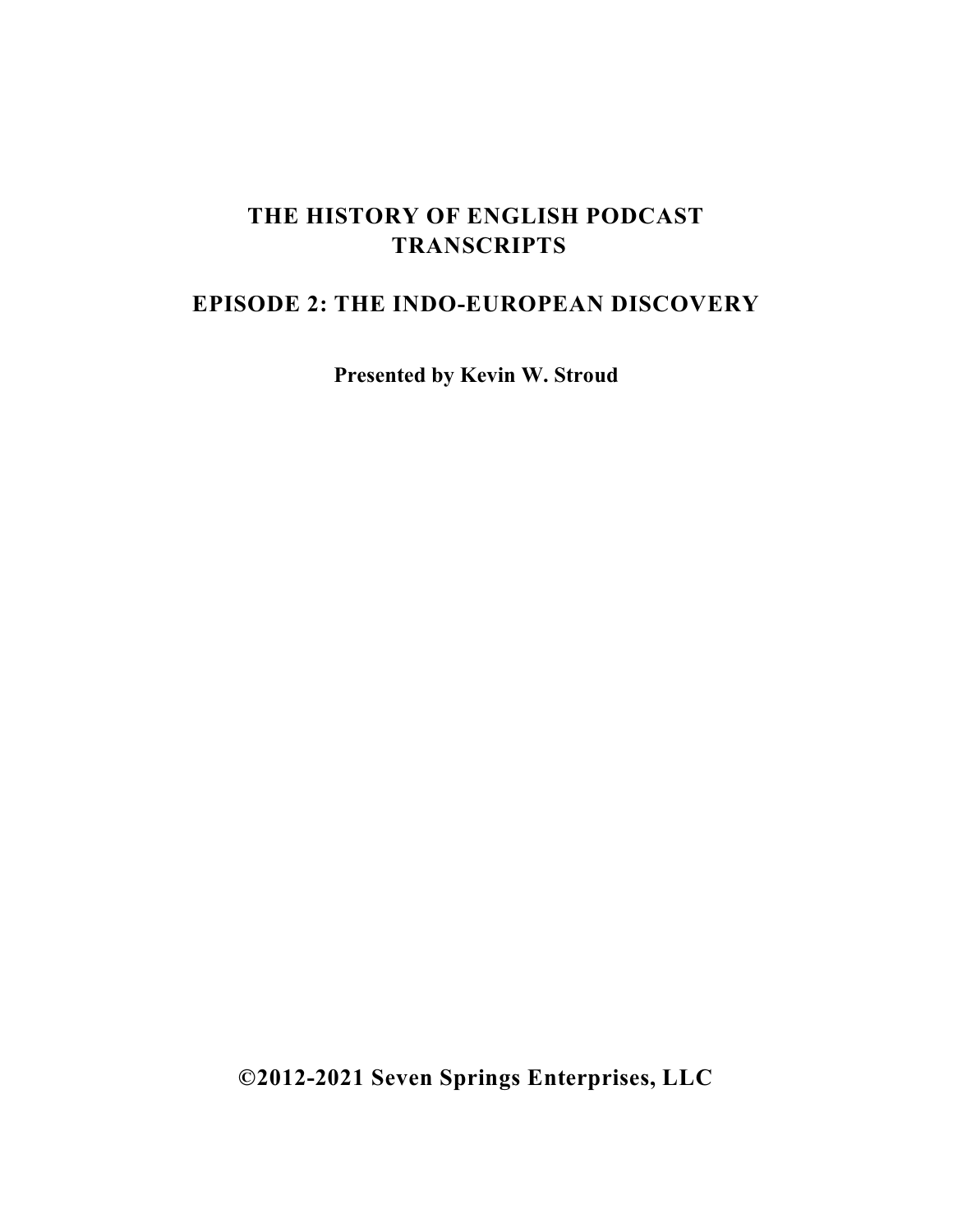## **EPISODE 2: THE INDO-EUROPEAN DISCOVERY**

Welcome to Episode 2 of the History of English podcast. In this episode, we are going to look at the oldest known ancestor of English – the ancient language known as Indo-European – or technically speaking the proto-Indo-European language. This is story of the discovery of that language and the man who is credited for that discovery – Sir William Jones.

In presenting a history of English, I believe that it is important to begin at this point. Many histories of English begin with the arrival of Anglo-Saxons in Britain in the  $5<sup>th</sup>$  century. But Modern English is combination and blend of several languages – Anglo-Saxon English, Norman French, Latin, Greek, Old Norse languages of Scandinavia and even some Celtic influences. But all of these languages have at least one thing in common – they all evolved from the same ancient source – the language of the so-called 'Indo-Europeans' which was spoken several thousand years ago.

This is very significant in Modern English. For example, in English – unlike many other languages – we have multiple words for almost everything.

Take the word *father*. We can use the word *father* and we can make lots of other words with it like *fatherland*, *father-in-law*, *step-father*, *fatherhood*, *founding farther*, etc. We can even make it into a verb as in "He *fathered* three children." The word *father* is a Germanic Anglo-Saxon word which comes to us from the Old English word *fæder*. But we also have other words that mean father. For example, the words *paternal*, *paternity*, *paternalistic*, and *patriarch*. All of these words also mean father or relate to some aspect of fatherness. These words come to us – via French – from Latin. More specifically the Latin word *pater* which meant 'father' in Latin. And this is an example of why English has such a large vocabulary and how it pulls from multiple sources in creating words. In fact, as we will see in this podcast, this is a recurring theme.

For many basic words in English, we have a Germanic root word and an alternate Latin word. But here is the thing that may surprise you. The English word *father* from Old English and the Latin word *pater* are both derived from the same original word spoken by a tribe of nomads living on the Eurasian steppes about 5,000 years ago. That original word was likely very close to the *pater* used by Latin. For reasons that we will discuss in the next podcast, the 'p' sound shifted to an 'f' sound in the Germanic languages and ultimately became *father* in Modern English. So all of the words I mentioned earlier – *father*, *fatherland*, *fatherhood*, *paternal*, *paternity*, *paternalistic*, and *patriarch* – all of these words are interconnected and come for the same single root word. Linguists say that all of these words are 'cognates.'

For another example, consider the English word *foot*. This again is a Germanic word from Old English. From it we get lots of other words – *football*, *foothill*, *foothold*, *footing*, *footnote*, *footprint*, *footpath*, *footstep*, and *footstool*, just to name a few. But we also have another group of words which relate to feet. Consider these: *pedestrian*, *pedicure*, *pedal*, *pedometer*, even the word *pedigree* which comes from the fact that a genealogical family tree resembles a crane's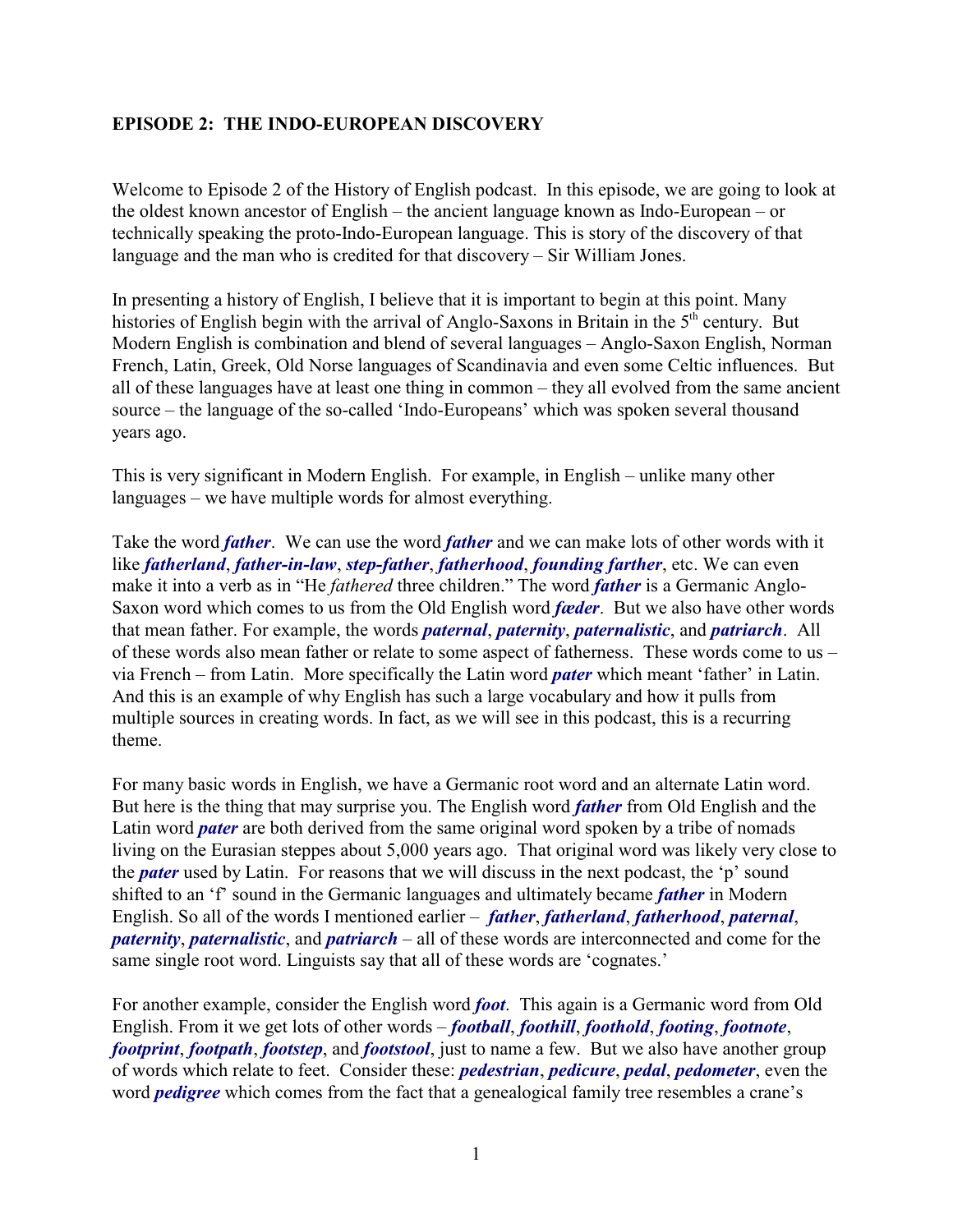foot. Do you notice a common theme? All of these words begin with '*ped*' which was the Latin word for foot. Again, the English word *foot* and the Latin word *ped* were once the same word in this ancient common language. The same shift from the 'p' sound to the 'f' sound which distinguishes English *father* from Latin *pater* is also at work here. In Latin the word retains its original 'p' sound and becomes *ped*, while in the Germanic languages like English it shifts to an 'f' sound and becomes *foot*. Again, we will explore these sound changes in greater detail in the next podcast, but the point here is that English did not just borrow words from Latin and other languages. It often borrowed words that were ultimately just another version of the words that English already had.

So that is why it is important to begin the history of English at the point of this ancient common language known as Proto-Indo-European rather than with the arrival of Anglo-Saxons in Britain. Because it is important to understand that the history of English begins before the Anglo-Saxons and before we have a language or dialect that we actually call 'English.' It is also important to understand that all of the languages which have come together to create Modern English are not completely separate languages – but are in fact part of a larger interconnected language family. To put it another way, English, Latin, Greek and Celtic languages are ultimately all cousins within the same language family and similarities between the languages can be found throughout all of them.

But the realization that there was an ancient language which was the ancestor of all of these European languages did not occur until the late 1700s. Before that, the actual history of the languages was a mystery. The Biblical explanation of the different languages was set forth in Genesis in the story of the Tower of Babel. Men tried to build a tower to heaven and God destroyed the tower and dispersed the people and gave them different languages so they could not communicate freely and attempt to challenge the power and authority of God. Beyond the Biblical explanation, there was an understanding that the so-called Romance languages (French, Spanish, Portuguese, Italian, etc.) had evolved from the Latin spoken by the Romans. And it was obvious that there were similarities between those languages and the Germanic languages of northern and central Europe, as well as the Slavic languages of eastern Europe.

But these similarities were largely explained through borrowing. All of these peoples lived in relatively close proximity, so over time they borrowed words from each other and that was why the languages sometimes appeared to resemble each other. And certainly this process of borrowing did happen. But the idea that all of these languages evolved from a common ancestral language didn't really come in play until the late 1700s. And when the discovery was made, it wasn't made in Europe. It was actually made in India – a continent away. The story of how this discovery was made involves European imperialism, private armies and a tax on tea which led to the loss of Britain's colonies in America and the unintentional acquisition of a new colony in India.

The story begins with the arrival of European traders in India the 1600s.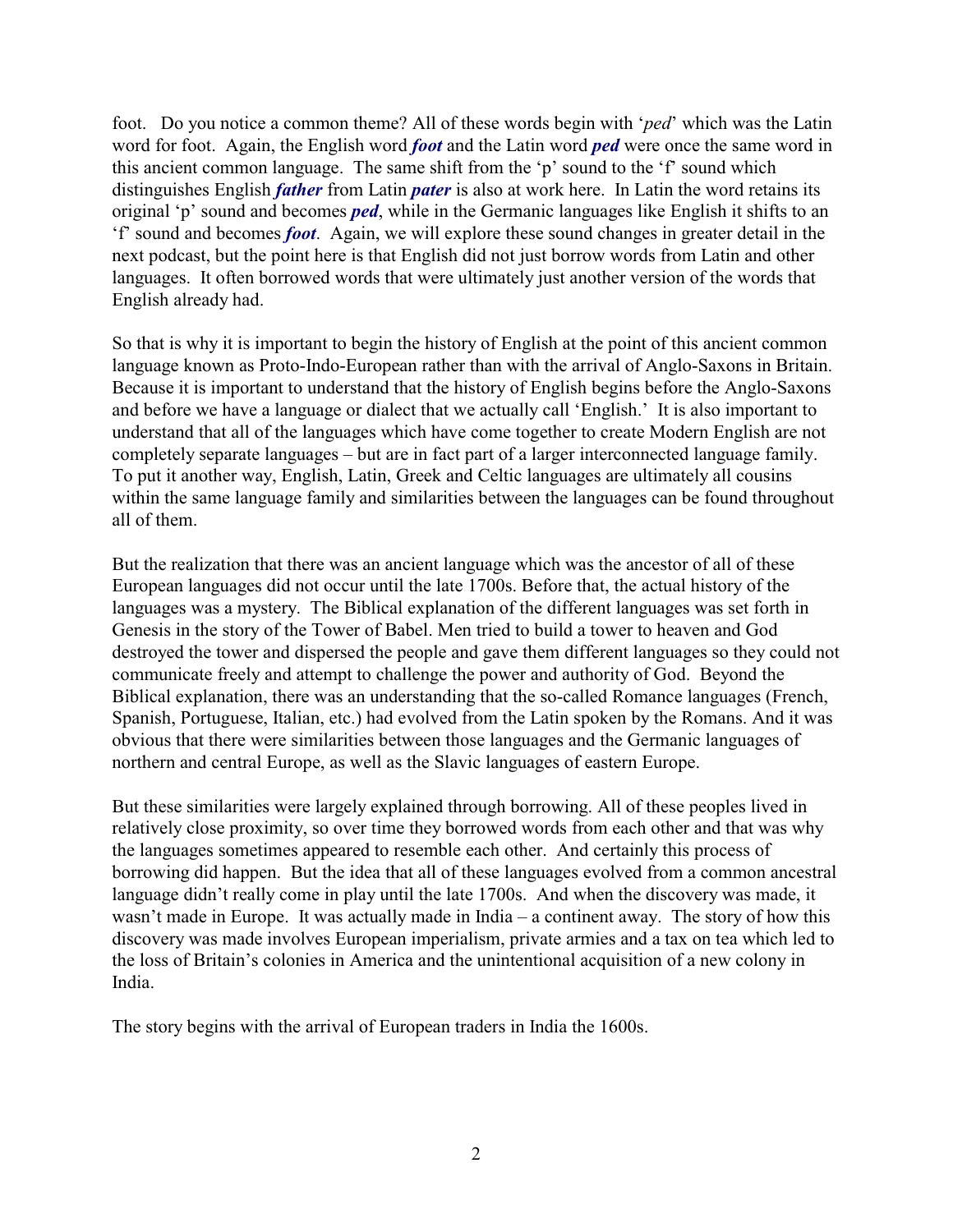Initially, the Europeans arrived in India not as colonizers, but as traders. India's silks, spices, dyes, and tea were irresistible to Europeans. And all of the major powers of Europe established private trading companies to trade European money and goods for those Indian products. The British East India Company was chartered in 1600 and soon established trading ports with Mogul Empire which ruled India at the time. One of those British trading ports was Calcutta in the territory of Bengal in northeastern India. The British East India Company – and its rival companies established by other European powers - made vast amounts of money during this period. But the Mogul Empire began to fall apart in the 1700s and India fell into a state of unrest and civil conflict. This was not good for business. In fact the unrest was enough to cause the Dutch and Portuguese to leave town altogether. That left the French and British – and neither wanted to abandon India and thereby leave the Indian market to the other. This was the height of the Franco-British rivalry in Europe and both extended their competition to control the Indian trade.

But in order to stick it out in India, the trading companies were going to have to find a way to survive in the unrest and protect their own interests. And the best way to do that is to have your own private army. And that is exactly what happened. By the mid 1700s, the British East India Company was operating with a private army staffed largely with native Indians and led by British officers. The French were doing the same. It was probably inevitable that the French and the British companies would come into direct conflict, and that is exactly what happened.

In the 1750s, the French and the British East India Companies fought for control of parts of India. This was actually part of a larger conflict between the French and British known as the 'Seven Years War' which is considered by many to be the first world war. The North American theater of that war between the French and British is known in America as the 'French and Indian War' (but the Indian here refers to the native Americans). So it was in fact a global war spread over multiple continents.

To make a very long story just a little bit shorter, the British ultimately won out – in Europe, in North America (which opened the Ohio Valley to British settlement), and in India which left the British East India Company as the dominant power in the region including vast portions of southern India and the entire territory of Bengal. The company now found itself with vast sections of India under its control. But it was a company – not a government. The wars had been expensive and the prospect of establishing a bureaucracy and actually governing these areas would prove to be even more expensive. By the late 1700s, the East India Company was teetering on the edge of bankruptcy. And the British government itself wasn't doing a whole lot better. The government had racked up a massive debt as a result of the Seven Years War.

And this is where the story of English intersects with the story of colonialism in India, and even intersects with the beginning of the American Revolutionary Way, because in order to help pay for the British debt incurred during the Seven Years War, and to help bolster the finances of the East India Company, the British government passed the Tea Act in May of 1773. And the Tea Act provided a way to unload 17 million pounds of excess tea sitting in Britain with no one to buy it. The Act removed the tariffs which the Company had to pay to the British government for tea imports to the American colonies. So now the East India Company could undersell the Dutch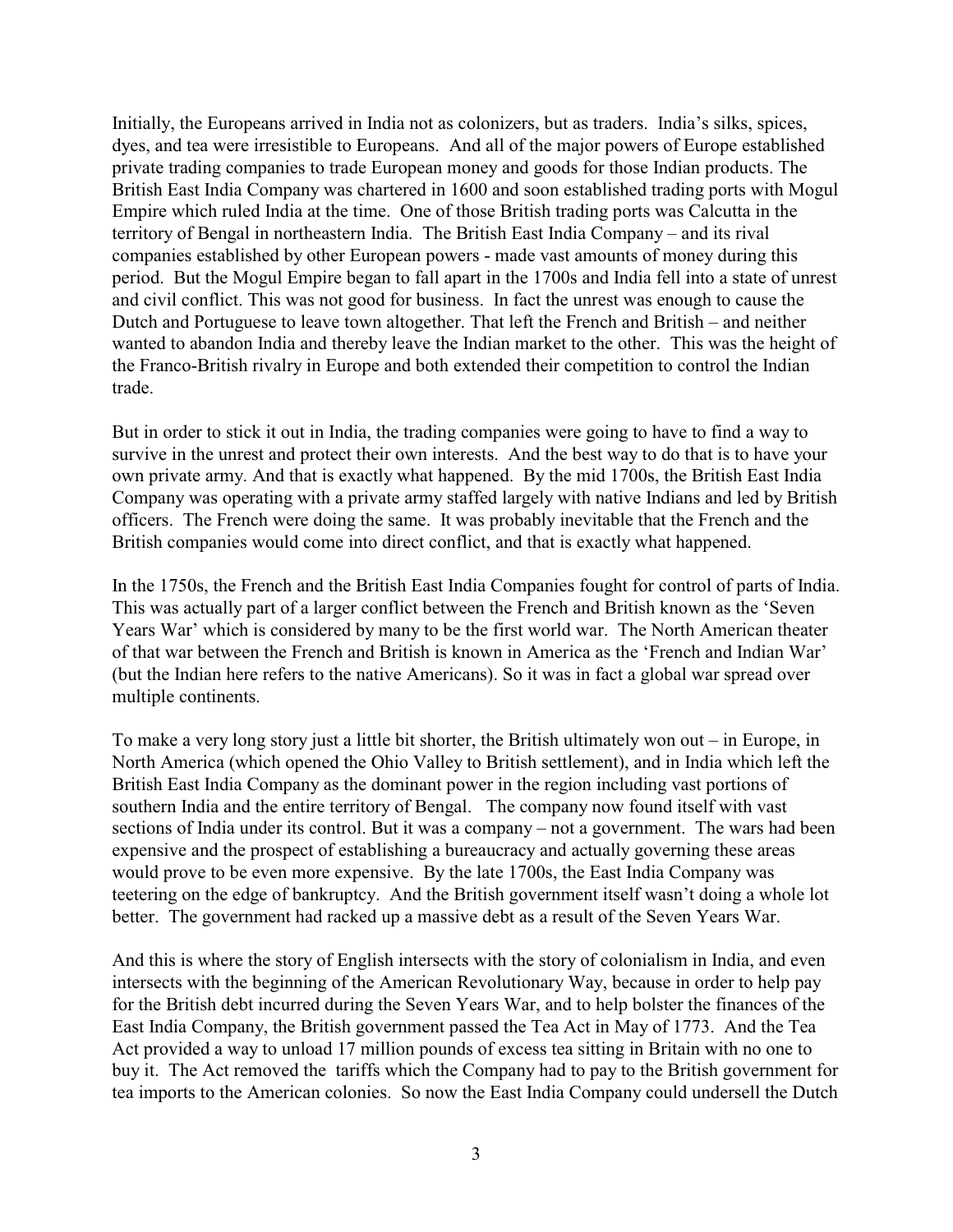tea smugglers who were providing most of the tea to the colonies. But it also meant the colonists had to pay a 3 pence per pound duty of the new British tea coming in. So even though the tea would be cheaper, it would also require the payment of a tax to the British government.

Well, all of this tea and tax business ended pretty poorly for the East India Company in North America. You probably already know about the Boston Tea Party, which ultimately culminated in an American War for Independence. And while the result of all of this was the loss of the 13 British colonies in North America, it also left the British with a new colony in India. One which the British government never really intended to acquire. And it was the British involvement in India which paved the way for the discovery of the ancient links between the languages of Europe and India.

In 1773, the same year that the Tea Act was passed by Parliament, additional laws were enacted which gave the British government more oversight in the East India Company's involvement in India. This was the first step in what would eventually lead to the British government formally taking over governance of India as a colony a few years later. But for now, the company was still in charge of the day-to-day government responsibilities of its Indian territories.

It was into this complicated political-commercial mixture that Warren Hastings arrived as the first formally appointed Governor-General of Bengal. Hastings had an appreciation of the ancient native Indian culture. He also realized the limitations that were inherent in a commercial enterprise trying to govern a vast territory like India. He believed that the British 'company governments' should be based on traditional Indian models and that most of the administrative work should be done by Indians. As far as the administration of the courts was concerned, British judges were to supervise the courts, but Hindu law would be applied as a general rule (except in predominantly Muslim areas where Islamic law would be applied). The company would try to work within the existing culture rather than impose a new and foreign culture upon it. But for British judges this posed another problem. How exactly were the British supposed supervise the courts and apply Hindu law when they didn't know what those laws were? Most of the Hindu legal traditions were written in ancient Sanskrit. There were no western-style legal codes which could be easily consulted for answers.

Sanskrit was the ancient language of northern India and the ultimate ancestor of Hindi and many other modern Indian languages. Its position within Indian culture was similar to that of Latin in Europe in the late Middle Ages. During that time, Latin was no longer spoken as a primary language in Europe, but it was still in very active use as the language of the church – which was the dominant institution in Europe at the time. It was also used by academics, scholars and was still being used as a common language for communication throughout Europe in ways which are similar to the way English is used today.

In India, Sanskrit held a similar status. The language was no longer spoken as a first or native language, but many ancient texts were written in Sanskrit. So Sanskrit was still utilized as the primary language for interpreting those religious and legal texts. Since the British judges were not fluent in the language, they were forced to rely upon local experts in Sanskrit and Hindu legal traditions. The experts were called *pandits* which is the root of the modern English word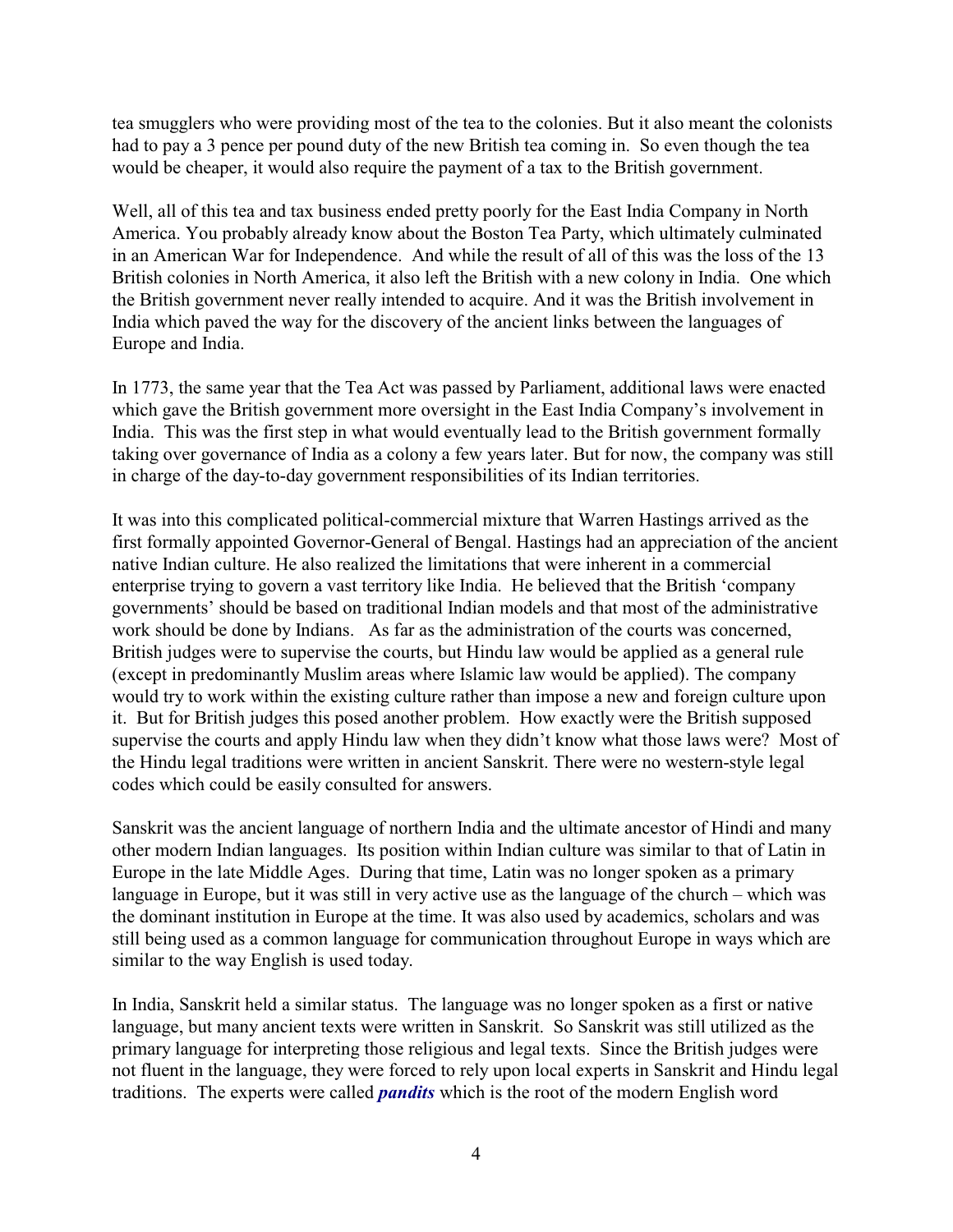*pundits*. The pandits were well-versed in Sanskrit, as well as the legal, religious and philosophical traditions expressed in Sanskrit. But there was always a concern among the British judges about the reliability of the translations offered by the pandits. In a country in which bribery was a way of life, how would the judges know if the pandit's translation was accurate or if it was bought and paid for?

Into this judicial dilemma arrived the key figure of this episode. His name was William Jones. Jones was not only a jurist and scholar, he was also an expert in languages including the Persian language which was related to Sanskrit. Jones had been born in London in 1746 to a Welsh father. As a student at Oxford, he had studied a wide variety of languages, including Greek, Latin, Hebrew, Arabic and many others. In fact, it is difficult to know how many languages Jones actually mastered. Some accounts suggest he knew as many as 28 languages, but studying a language and speaking it fluently are not the same thing. Regardless, he was very proficient in the study of languages.

While at Oxford, he also became fascinated with Near Eastern and Far Eastern cultures. The term used during this period to describe those who studied Asian cultures was *Orientalist* and Jones quickly amassed a reputation as one of the leading Orientalists in Britain. At the age of 22, Jones accepted a commission from the king of Denmark to translate a Persian manuscript into French which Jones accomplished and published in 1770. The publication earned Jones an election to the prestigious Royal Society of Copenhagen. The following year he published A Grammar of the Persian Language (1771) which was the first English guide to the language. He published other works during this period and became known as a highly respected academic. He also studied law and became a barrister. And he befriended other influential scholars and thinkers of the day – one of whom was Benjamin Franklin who resided in London for many years before the outbreak of the American Revolutionary War.

Speaking of that war, which I have mentioned a couple of times, Jones wrote a series of pamphlets after the outbreak of the war which were sympathetic to the colonists' cause. And when Benjamin Franklin traveled to Paris to obtain French support for the war, Jones traveled from Britain to Paris to meet with Franklin to discuss a possible resolution of the conflict. Ultimately, nothing came of the meeting. But by this point Jones' attention was focused more on India than the American colonies. The Supreme Court in Calcutta had a vacancy and Jones was more than qualified given his interest in Asia and his vast knowledge of languages, including Persian. Remember the Governor-General of Bengal Warren Hastings wanted British judges and other administrative personnel who would take an interest in Indian language and culture. And Jones seemed perfectly suited for the job. In reality, it took some time for Jones to secure the appointment from the British government, probably in part due to his open sympathies for the colonial rebellion in America. But nevertheless, Jones ultimately received the appointment to the court on March 4, 1783. He was also knighted a couple of weeks later and thereafter acquired the title 'sir.'

On board the ship which took him to India in that same year (1783), Jones envisioned the creation of an Asiatic Society to investigate and promote Indian culture and society. Upon arriving in India he met other European linguists and Orientalists who had been recruited and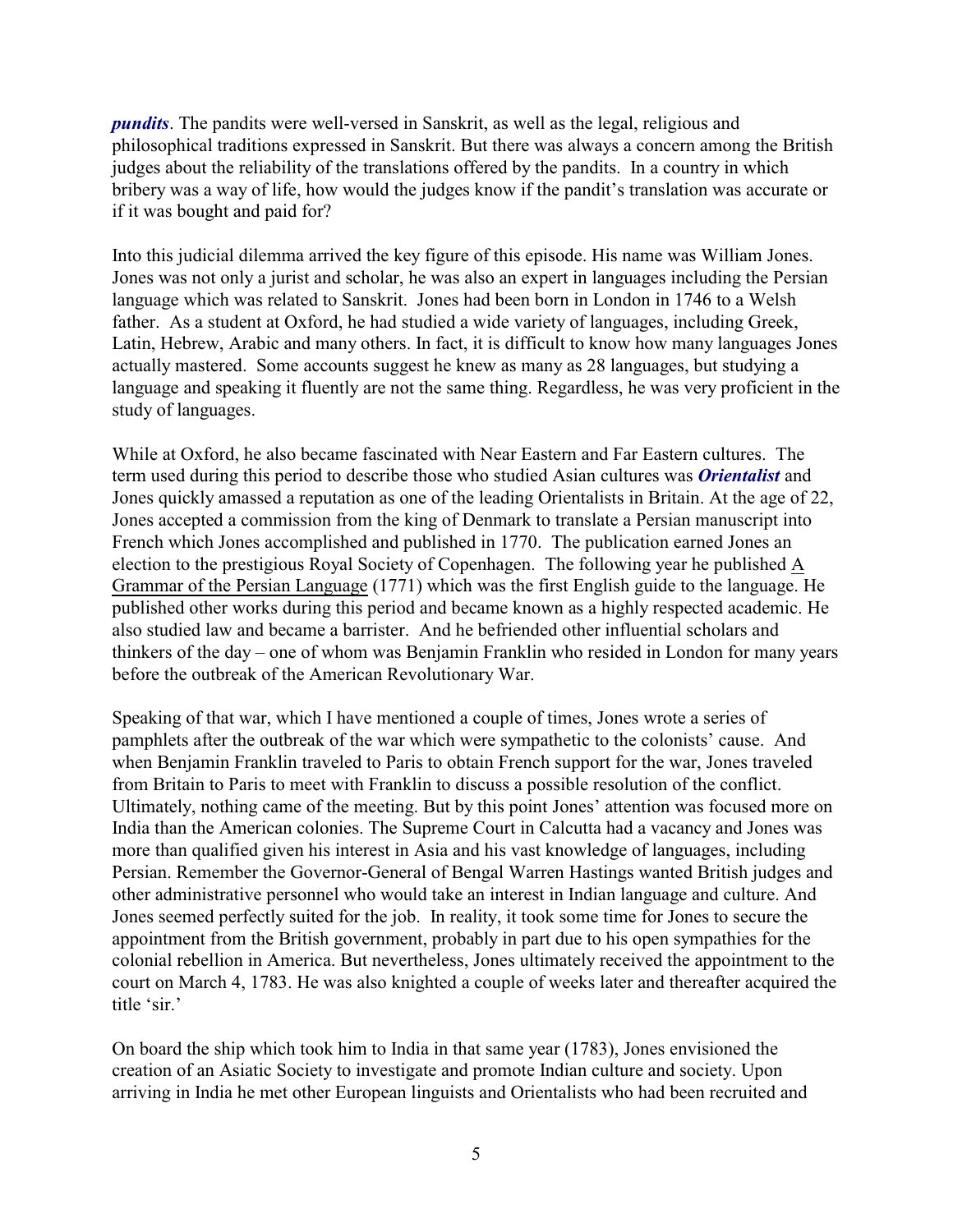encouraged to come to India by Warren Hastings. Together with these other similar-minded Europeans, Jones founded the Asiatic Society the following year – 1784. Jones initially served as Vice-President of the society under Warren Hastings, but Hastings soon resigned and Jones became the President of the society. He would remain the President until his death.

Part of Jones's mission in India, which he inherited from Warren Hastings, was to translate the ancient Hindu legal codes from Sanskrit to English. This would eliminate the need for British judges to rely upon the pundits. But Jones didn't actually speak or know Sanskrit. So soon after arriving in Bengal, he embarked on the study of the language so he could translate traditional Hindu laws and customs. What he quickly discovered is that Sanskrit – this ancient Indian language – shared many similarities with Greek and Latin. And these similarities were much the same as those found in other European languages as well as Persian.

But here was the key. Similarities among European languages could be explained as being the result of long-term borrowing between neighboring peoples. The Latin-speaking Romans interacted with the Germanic tribes east of the Rhine for centuries before the Roman Empire collapsed and the Germanic tribes poured into Roman territory. So linguistic borrowing was an accepted fact within the various European languages. But that could not explain the similarities with Sanskrit. How could the Germanic speakers from icy climes of Scandinavia borrow such a large number of words from the ancient residents of India? There had to be another explanation.

In 1786, Jones gave a lecture to the newly-formed Asiatic Society which he had helped to establish. In the lecture, he highlighted the close similarities between the three apparently 'dead' languages – ancient Greek, Latin and Sanskrit. He announced that Sanskrit derived from the same source as Greek and Latin. He also believed that the 3 were related to Gothic (a Germanic language spoken in Europe at a time before the Anglo-Saxons had found their way to Britain). He also concluded that Sanskrit, Latin and Greek were all related to Persian as well.

The following quote from Jones' lecture is often cited as the first formal statement that there was a ancient Indo-European language:

"The Sanskrit language, whatever be its antiquity, is of a wonderful structure, more perfect than the Greek, more copious than the Latin, and more exquisitely refined than either, yet bearing to both of them a stronger affinity, both in the roots of the verbs and in the forms of grammar, than could possibly have been produced by accident; so strong, indeed, that no philologer could examine them all three, without believing them to have sprung from some common source, which, perhaps, no longer exists."

By the way, a 'philologer' is a fancy term for someone who studies the history of languages and the relationships between them. Basically what we're doing here.

Jones also asserted that Persian, Celtic and German probably belonged to the same family of languages as Latin, Greek and Sanskrit. Years of subsequent research has confirmed that he was correct in all of these assertions.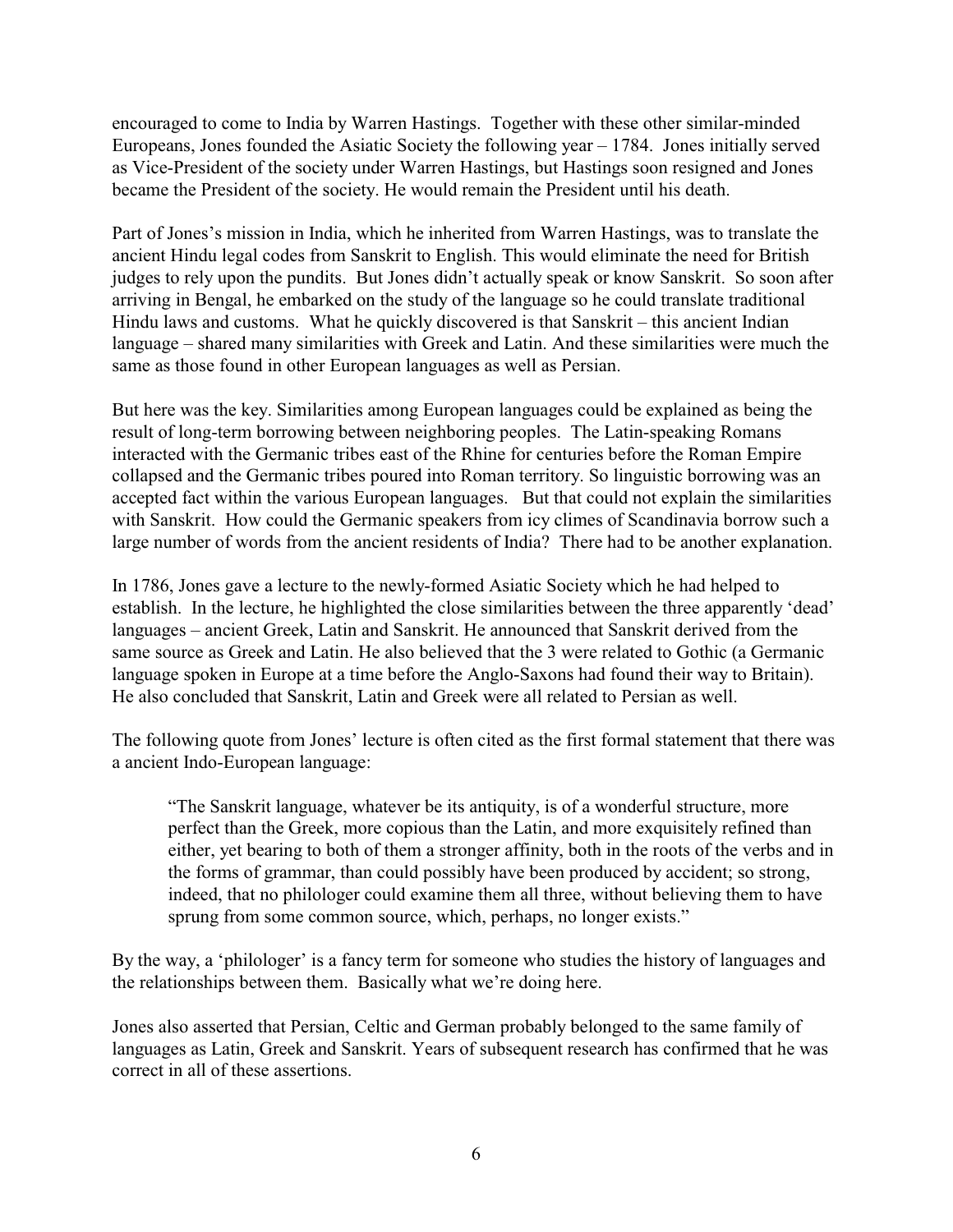To be completely fair, I should note at this point that there were others who were reaching the same conclusions as William Jones around the same time. In fact, about 20 years earlier, a French Jesuit named Gaston-Laurent Coeurdoux had identified similarities between Sanskrit, Latin, Greek, German and Russian. For example, *bhratar* in Sanskrit and *brother* in English. But his work was not as fully realized as Jones's work, and he didn't have the same profile as Jones. So Coeurdoux's work went largely unnoticed at the time.

Sometimes the person who gets the credit for a discovery is the person who brings it to the world's attention, not necessarily the first person to actually discover it. Christopher Columbus still gets most of the credit for being the first European to discover America, even though he arrived almost 500 after the Viking Leif Ericson. But it was Columbus's discovery that sparked an age of exploration in the new world – so he gets lots of cities named after him – and poor Leif's discovery gets relegated to a footnote.

So it was with William Jones as well. Jones's discovery sparked a dramatic increase in the study of ancient languages throughout Europe. Connections between ancient Sanskrit and European languages may have been noticed before Jones. But is was only after Jones that people began to take the connections seriously and began to study it in detail. In fact the entire discipline of linguistics was developed in the 1800s in large part to determine which languages belong to the Indo-European family and which do not. And we'll look at that research in more detail in the next podcast.

So, in case you're curious, what type of similarities was Jones seeing as he compared these various languages? Let me give you an example. You will recall earlier that I mentioned that English has the word *father* and Latin has the word *pater* and both words came for the same original source word. The Greek version of the word is very similar to Latin and is pronounced *pater*. The Sanskrit version of the word is *pitar*. So *pitar*, *pater*, *pater* and *father*. You can start to see how linguists realized that the 'p' sound shifted to an 'f' in the Germanic languages. But let's hold off on that to the next podcast.

In addition to having a very similar word for father in all of these languages, they also shared a compound word for *God* which used the word *father*. The term was literally '*sky father*.'

In Sanskrit, it was '*dyaus pitar*.' In Greek, it was '*Zeu-pater*.' In Latin, it was '*Iu-peter*.'

And the Greek version of the word – **Z***eu-pater* – later became simply *Zeus* after the *pater* part was dropped.

The Latin version of the word – *Iu-peter* – later became *Jupiter* after another sound shift changed the 'y' sound to a 'j' sound. This also happens sometimes in English. For example, when we say '*did you*' really fast, we sometimes convert the 'y' to a 'j' sound. So it becomes '*did joo*' as is 'Did joo go to the store.' So the later Romans and early French made this sound change and *Iu-peter* became *Jupiter*.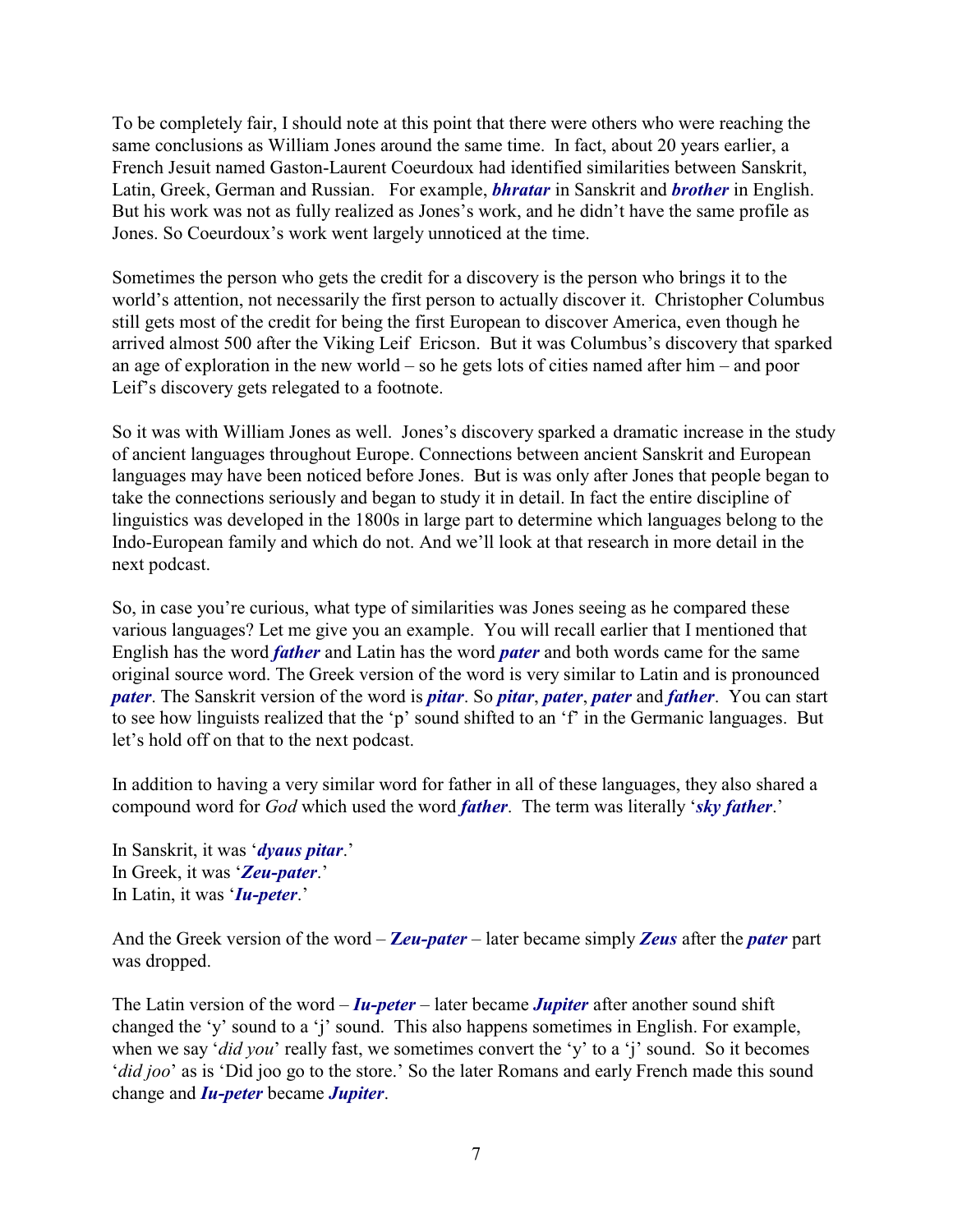So all of that means *Jupiter* and *Zeus* were both connected. Both words came from the same original root word in the ancient Indo-European language which meant '*sky father*.'

There is another aspect of this same original Indo-European word which is of interest to English speakers. The early Germanic tribes whose languages would evolve into the Germanic languages we have today – including English – also had a God whose name came from the same root word.

As we will see in the next podcast, just as the 'p' sound shifted to an 'f' sound in a lot of Germanic words, the 'd' sound often shifted to an 't' sound. We can see that change today in a word like *duo* which comes from Latin and Greek, and the English word *two*. *Duo* has the original 'd' sound, and *two* has the later Germanic 't' sound. Both came from the same original Indo-European root word. We also see it in the Latin word *decem* meaning 'ten' as in the word *decade* and the English word *ten* with the 't' sound. So we often see a 't' sound in English where we have a 'd' sound in Latin or Greek.

Well that same sound change within the early Germanic language affected the name of the original Indo-European sky father *\*dyçw*. The Old Norse language had a god named *Tir* and the same god came into Old English as *Tiu*. This god's name derives from the same root as *Zeus* in Greek and *Jupiter* in Latin. And the reason why the Germanic god *Tiu* might be interest to you is because one of our five days of the week is named after him. 'Tiu's day' became *Tuesday*.

So let's go back to Sir William Jones for a minute. He had announced an original source language, but he pretty much left it at that. He identified the languages which he thought were part of this larger family of languages, but it would be left to others to sort out how the languages fit together and which ones evolved from the others. In other words, further research would provide us with a family tree of languages which we still use today.

So that just left the name. So far I have referred to the language as the 'Indo-European language' – technically the 'Proto-Indo-European language.' And just to be clear in that regard, 'Indo-European' is sort of the family name or surname of the languages. 'Proto-Indo-European' is the technical term for the original language. If you imagine a family tree which begins with an ancestor named John Smith. All of the members of the family might be called 'Smith,' but the original ancestor was 'John Smith.' The same thing applies for the Indo-European languages. All of the languages within the family are called Indo-European languages, but the full name of the original source language is 'Proto-Indo-European' – meaning the first Indo-European language.

The basis of the name 'Indo-European' should be self-explanatory at this point. The languages spoken in the family are located throughout Europe and all the way into India. But the term 'Indo-European' was introduced later.

Jones developed his own term for the language. He noticed within Sanskrit and Persian literature that there were persons who spoke the languages and called themselves 'Aryans.' The term *Aryan* meant 'noble' in Sanskrit. So since these were the earliest documented speakers of this family of languages, he called the original speakers the 'Aryans' and the language became known as the Aryan languages.